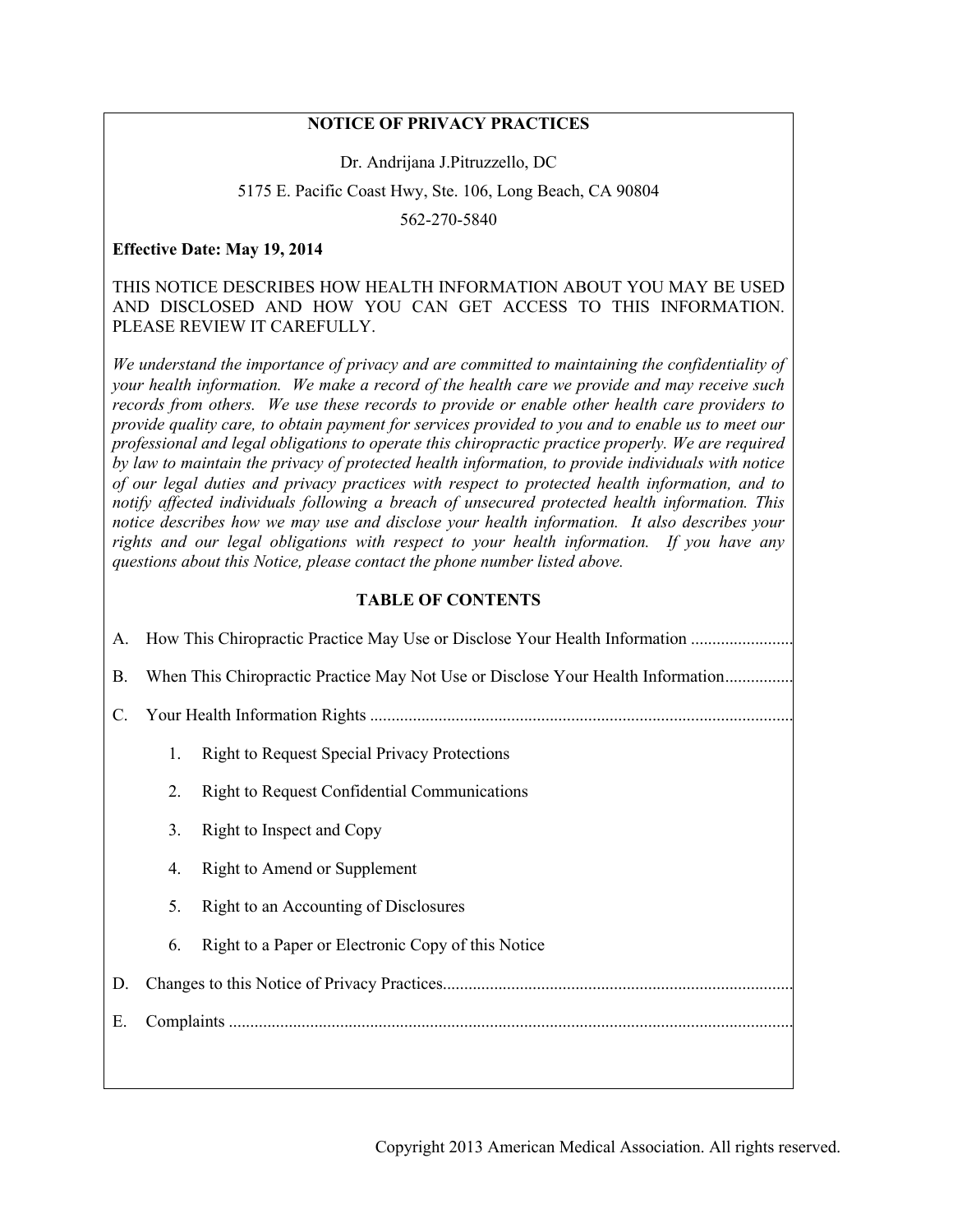## **A. How This Healthcare Facility May Use or Disclose Your Health Information**

This chiropractic practice collects health information about you and stores it in an electronic health record. This is your health record. The health record is the property of this chiropractic practice, but the information in the health record belongs to you. The law permits us to use or disclose your health information for the following purposes:

- 1. Treatment. We use health information about you to provide you with appropriate chiropractic care. We disclose health information to our employees and others who are involved in providing the care you need. For example, we may share your health information with other physicians or other health care providers who will provide services that we do not provide. Or we may share this information with a pharmacist who needs it to dispense a prescription to you, or a laboratory that performs a test. We may also disclose health information to members of your family or others who can help you when you are sick or injured, or after you die.
- 2. Health Care Operations. We may use and disclose health information about you to operate this chiropractic practice. For example, we may use and disclose this information to review and improve the quality of care we provide, or the competence and qualifications of our professional staff. Or we may use and disclose this information to get your health plan to authorize services or referrals. We may also use and disclose this information as necessary for medical reviews, legal services and audits, including fraud and abuse detection and compliance programs and business planning and management. We may also share your information with other health care providers, health care clearinghouses or health plans that have a relationship with you, when they request this information to help them with their quality assessment and improvement activities, their patient-safety activities, their population-based efforts to improve health or reduce health care costs, their protocol development, case management or care-coordination activities, their review of competence, qualifications and performance of health care professionals, their training programs, their accreditation, certification or licensing activities, or their health care fraud and abuse detection and compliance efforts.
- 3. Appointment Reminders. We may use and disclose health information to contact and remind you about appointments. If you are not home, we may leave this information on your answering machine or in a message left with the person answering the phone.
- 4. Sign In Sheet. We may use and disclose health information about you by having you sign in when you arrive at our office. We may also call out your name when we are ready to see you.
- 5. Notification and Communication With Family. We may disclose your health information to notify or assist in notifying a family member, your personal representative or another person responsible for your care about your location, your general condition or, unless you had instructed us otherwise, in the event of your death. In the event of a disaster, we may disclose information to a relief organization so that they may coordinate these notification efforts. We may also disclose information to someone who is involved with your care or helps pay for your care. If you are able and available to agree or object, we will give you the opportunity to object prior to making these disclosures, although we may disclose this information in a disaster even over your objection if we believe it is necessary to respond to the emergency circumstances. If you are unable or unavailable to agree or object, our health professionals will use their best judgment in communication with your family and others.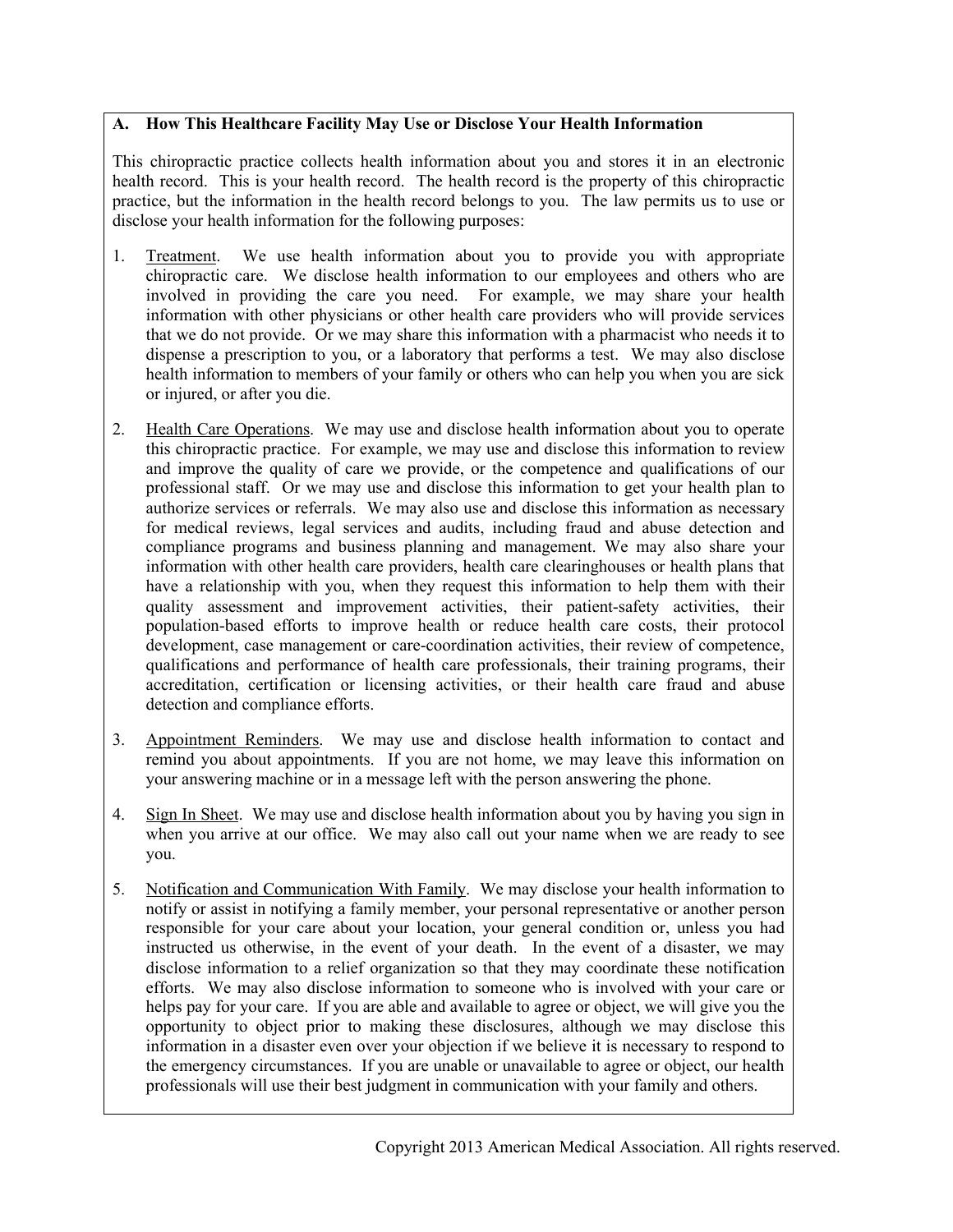- 6. Marketing. Provided we do not receive any payment for making these communications, we may contact you to give you information about products or services related to your treatment, case management or care coordination, or to direct or recommend other treatments, therapies, health care providers or settings of care that may be of interest to you. We may similarly describe products or services provided by this practice. We may also encourage you to maintain a healthy lifestyle and get recommended tests, participate in a disease management program, provide you with small gifts, tell you about government sponsored health programs or encourage you to purchase a product or service when we see you. We will not otherwise use or disclose your health information for marketing purposes or accept any payment for other marketing communications without your prior written authorization. The authorization will disclose whether we receive any compensation for any marketing activity you authorize, and we will stop any future marketing activity to the extent you revoke that authorization.
- 7. Sale of Health Information. We will not sell your health information without your prior written authorization. The authorization will disclose that we will receive compensation for your health information if you authorize us to sell it, and we will stop any future sales of your information to the extent that you revoke that authorization.
- 8. Required by Law. As required by law, we will use and disclose your health information, but we will limit our use or disclosure to the relevant requirements of the law. When the law requires us to report abuse, neglect or domestic violence, or respond to judicial or administrative proceedings, or to law enforcement officials, we will further comply with the requirement set forth below concerning those activities.
- 9. Public Health. We may, and are sometimes required by law, to disclose your health information to public health authorities for purposes related to: preventing or controlling disease, injury or disability; reporting child, elder or dependent adult abuse or neglect; reporting domestic violence; reporting to the Food and Drug Administration problems with products and reactions to medications; and reporting disease or infection exposure. When we report suspected elder or dependent adult abuse or domestic violence, we will inform you or your personal representative promptly unless in our best professional judgment, we believe the notification would place you at risk of serious harm or would require informing a personal representative we believe is responsible for the abuse or harm.
- 10. Health Oversight Activities. We may, and are sometimes required by law, to disclose your health information to health oversight agencies during the course of audits, investigations, inspections, licensure and other proceedings, subject to the limitations imposed by law.
- 11. Judicial and Administrative Proceedings. We may, and are sometimes required by law, to disclose your health information in the course of any administrative or judicial proceeding to the extent expressly authorized by a court or administrative order. We may also disclose information about you in response to a subpoena, discovery request or other lawful process if reasonable efforts have been made to notify you of the request and you have not objected, or if your objections have been resolved by a court or administrative order.
- 12. Law Enforcement. We may, and are sometimes required by law, to disclose your health information to a law enforcement official for purposes such as identifying or locating a suspect, fugitive, material witness or missing person, complying with a court order, warrant, grand jury subpoena and other law enforcement purposes.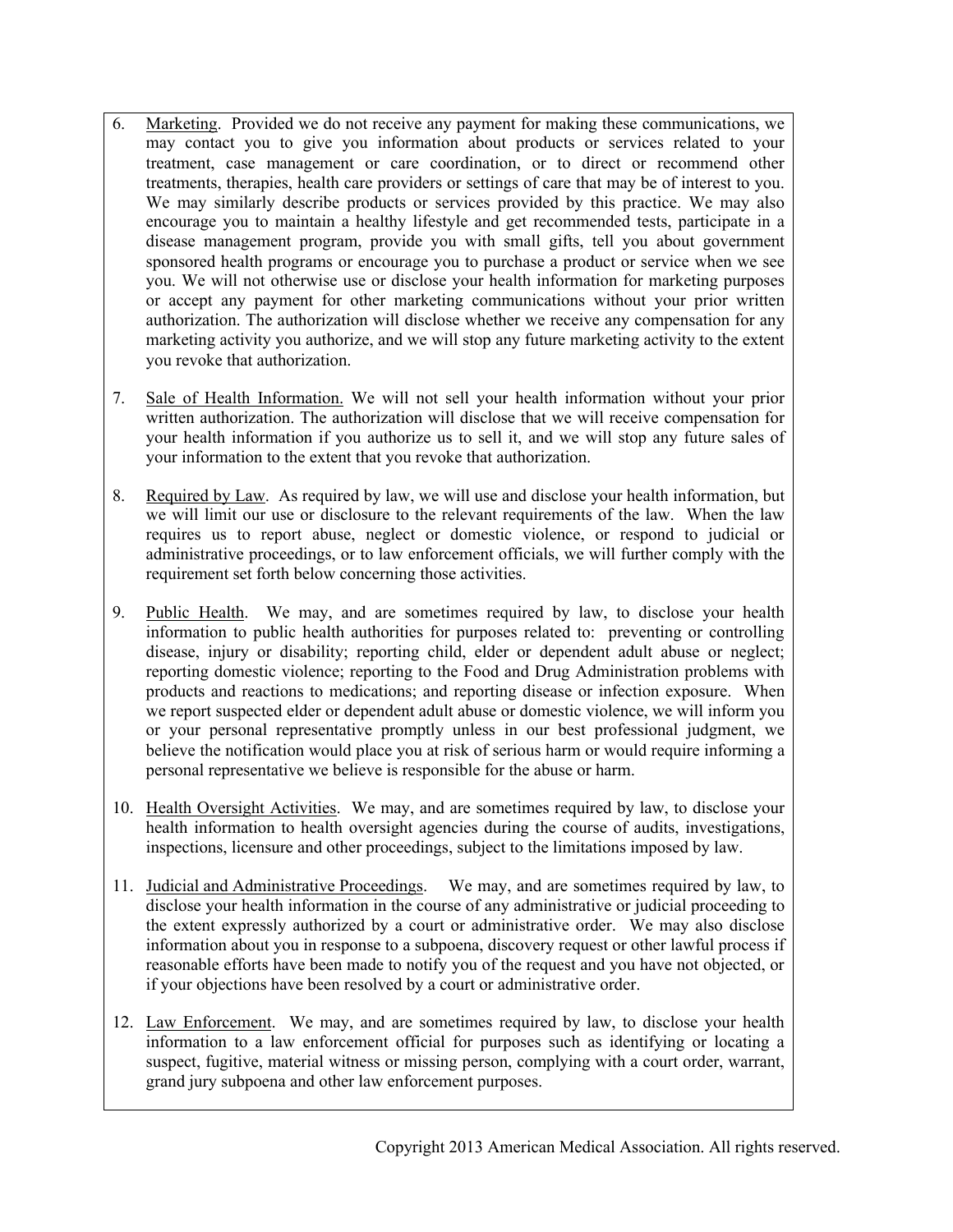- 13. Coroners. We may, and are often required by law, to disclose your health information to coroners in connection with their investigations of deaths.
- 14. Organ or Tissue Donation. We may disclose your health information to organizations involved in procuring, banking or transplanting organs and tissues.
- 15. Public Safety. We may, and are sometimes required by law, to disclose your health information to appropriate persons in order to prevent or lessen a serious and imminent threat to the health or safety of a particular person or the general public.
- 16. Specialized Government Functions. We may disclose your health information for military or national security purposes or to correctional institutions or law enforcement officers that have you in their lawful custody.
- 17. Workers' Compensation. We may disclose your health information as necessary to comply with workers' compensation laws. For example, to the extent your care is covered by workers' compensation, we will make periodic reports to your employer about your condition. We are also required by law to report cases of occupational injury or occupational illness to the employer or workers' compensation insurer.
- 18. Change of Ownership. In the event that this chiropractic practice is sold or merged with another organization, your health information/record will become the property of the new owner, although you will maintain the right to request that copies of your health information be transferred to another physician or chiropractic group.
- 19. Breach Notification. In the case of a breach of unsecured protected health information, we will notify you as required by law. If you have provided us with a current e-mail address, we may use e-mail to communicate information related to the breach. In some circumstances our business associate may provide the notification. We may also provide notification by other methods as appropriate.
- 20. Research. We may disclose your health information to researchers conducting research with respect to which your written authorization is not required as approved by an Institutional Review Board or privacy board, in compliance with governing law.
- 21. Fundraising. We may use or disclose your demographic information in order to contact you for our fundraising activities. For example, we may use the dates that you received treatment, the department of service, your treating physician, outcome information and health insurance status to identify individuals that may be interested in participating in fundraising activities. If you do not want to receive these materials, notify the office listed at the top of this Notice of Privacy Practices and we will stop any further fundraising communications. Similarly, you should notify the office if you decide you want to start receiving these solicitations again.

### **B. When This Chiropractic Practice May Not Use or Disclose Your Health Information**

Except as described in this Notice of Privacy Practices, this chiropractic practice will, consistent with its legal obligations, not use or disclose health information which identifies you without your written authorization. If you do authorize this chiropractic practice to use or disclose your health information for another purpose, you may revoke your authorization in writing at any time.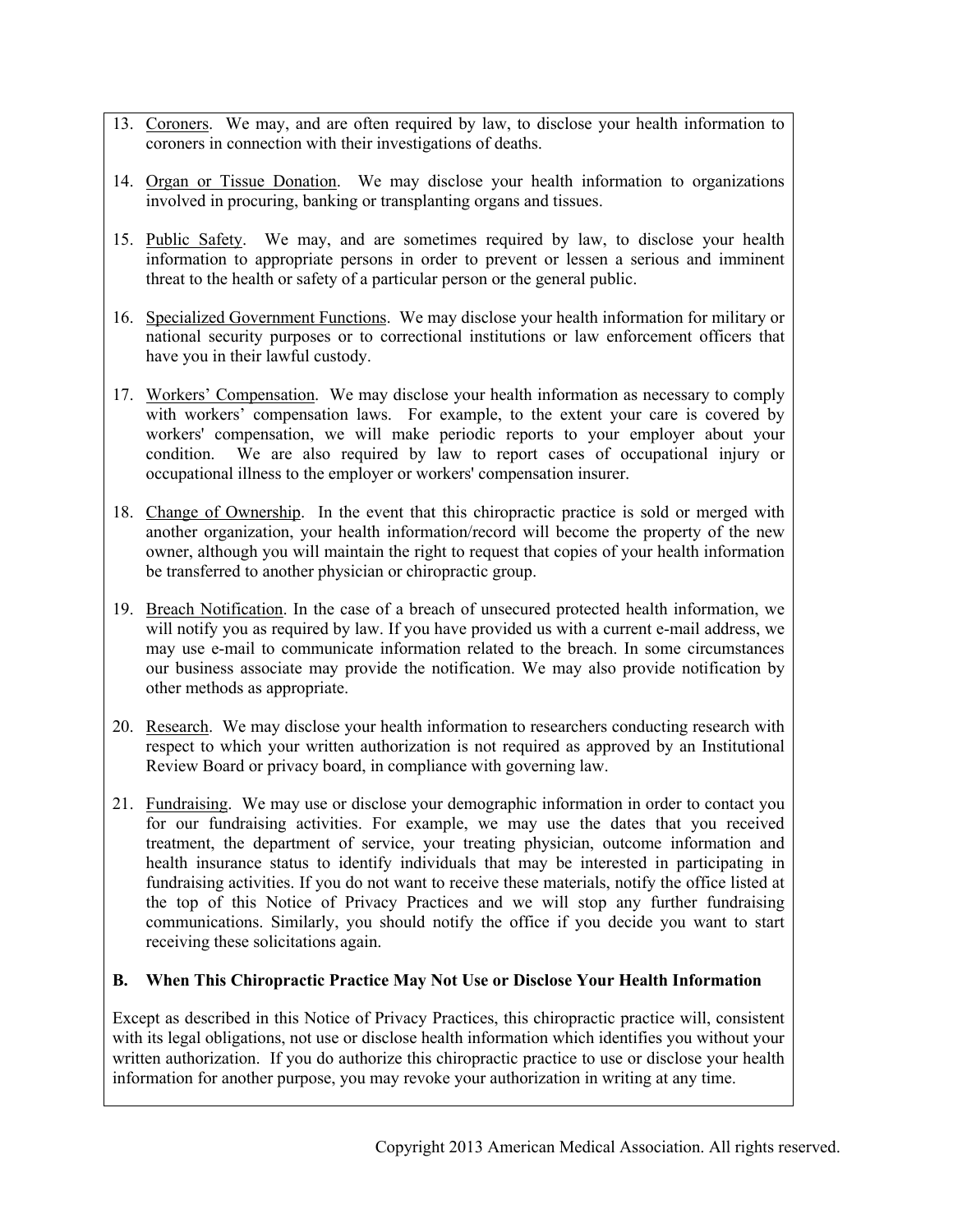## **C. Your Health Information Rights**

- 1. Right to Request Special Privacy Protections. You have the right to request restrictions on certain uses and disclosures of your health information by a written request specifying what information you want to limit, and what limitations on our use or disclosure of that information you wish to have imposed. If you tell us not to disclose information to your commercial health plan concerning health care items or services for which you paid for in full out-of-pocket, we will abide by your request, unless we must disclose the information for treatment or legal reasons. We reserve the right to accept or reject any other request, and will notify you of our decision.
- 2. Right to Request Confidential Communications. You have the right to request that you receive your health information in a specific way or at a specific location. For example, you may ask that we send information to a particular e-mail account or to your work address. We will comply with all reasonable requests submitted in writing which specify how or where you wish to receive these communications.
- 3. Right to Inspect and Copy. You have the right to inspect and copy your health information, with limited exceptions. To access your health information, you must submit a written request detailing what information you want access to, whether you want to inspect it or get a copy of it, and if you want a copy, your preferred form and format. We will provide copies in your requested form and format if it is readily producible, or we will provide you with an alternative format you find acceptable, or if we can't agree and we maintain the record in an electronic format, your choice of a readable electronic or hardcopy format. We will also send a copy to any other person you designate in writing. We will charge a reasonable fee which covers our costs for labor, supplies, postage, and if requested and agreed to in advance, the cost of preparing an explanation or summary. We may deny your request under limited circumstances. If we deny your request to access your child's records or the records of an incapacitated adult you are representing because we believe allowing access would be reasonably likely to cause substantial harm to the patient, you will have a right to appeal our decision.
- 4. Right to Amend or Supplement. You have a right to request that we amend your health information that you believe is incorrect or incomplete. You must make a request to amend in writing, and include the reasons you believe the information is inaccurate or incomplete. We are not required to change your health information, and will provide you with information about this chiropractic practice's denial and how you can disagree with the denial. We may deny your request if we do not have the information, if we did not create the information (unless the person or entity that created the information is no longer available to make the amendment), if you would not be permitted to inspect or copy the information at issue, or if the information is accurate and complete as is. If we deny your request, you may submit a written statement of your disagreement with that decision, and we may, in turn, prepare a written rebuttal. All information related to any request to amend will be maintained and disclosed in conjunction with any subsequent disclosure of the disputed information.
- 5. Right to an Accounting of Disclosures. You have a right to receive an accounting of disclosures of your health information made by this chiropractic practice, except that this chiropractic practice does not have to account for the disclosures provided to you or pursuant to your written authorization, or as described in paragraphs 1 (treatment), 2 (health care operations), 5 (notification and communication with family) and 16 (specialized government functions) of Section A of this Notice of Privacy Practices or disclosures for purposes of